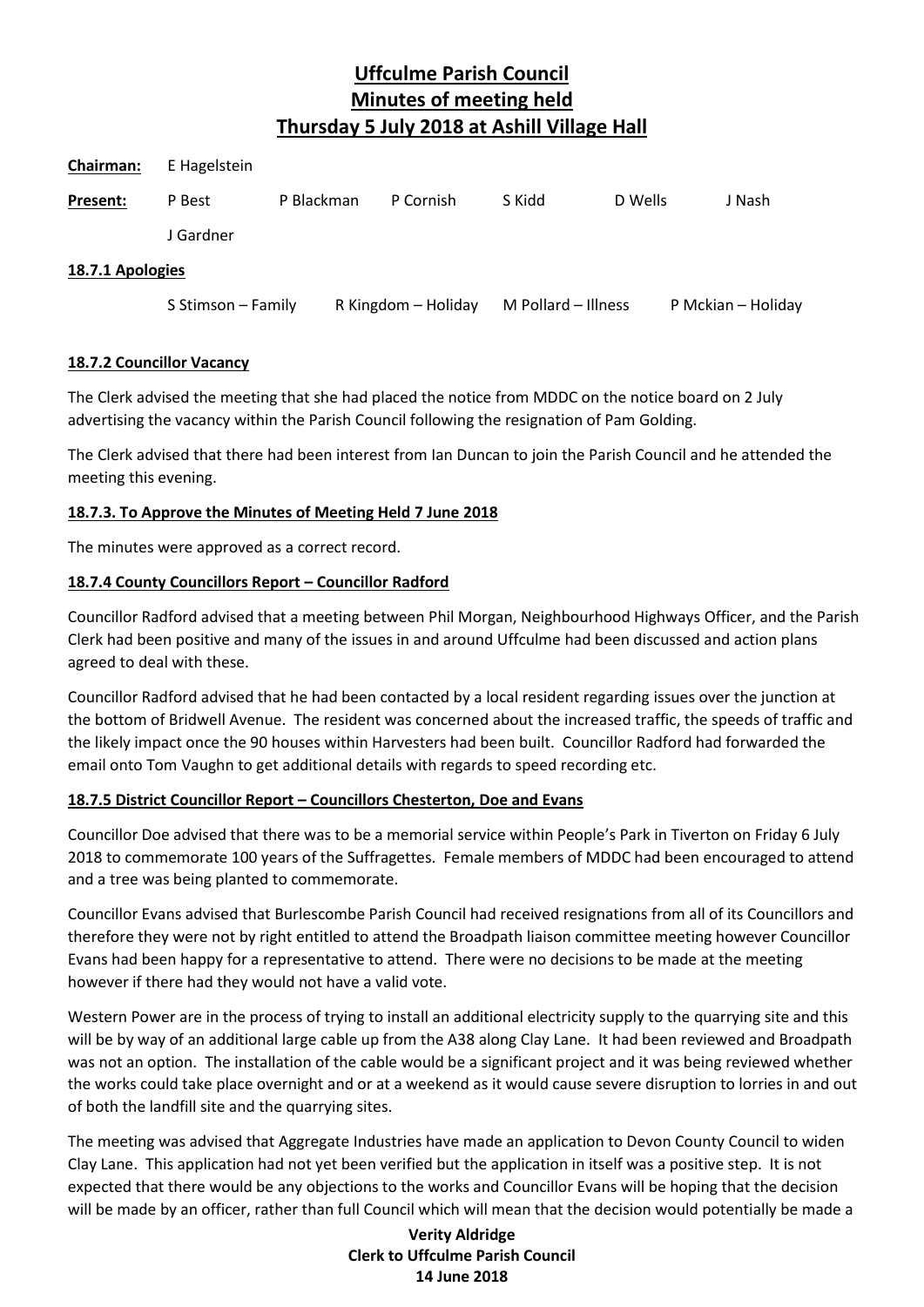lot quicker. Councillor Evans had arranged to meet with the residents who reside on Broadpath to make them aware of this application and they were pleased to hear about it.

Councillor Chesterton advised the meeting that MDDC had recently agreed to offer free parking within Cullompton, Crediton and Tiverton on the three weekends before Christmas. This decision had been reached much earlier than in previous years which would allow businesses time to plan for this.

### **18.7.6 Finance**

# **18.7.6.1 June Financial Statement**

Approved as official Council minutes.

# **18.7.6.2 Markers Pond**

The Clerk advised that she had once again been in contact with Westwood Housing to establish whether there was a basis for a formal lease to be put in place for the Markers Pond. There was a meeting of Westwood Housing the following week and it was hoped that at this meeting some further information would be available. The Clerk would continue to chase the progress on this matter.

# **18.7.6.3 Jess Grass Cutting**

The Clerk advised that she had received a summary of the grass cutting carried out by Jess in July and that he was happy to continue with cutting the bank below the Rec.

# **18.7.6.4 BMX Track/Skate Park**

Councillor Nash advised the meeting that she had liaised with Becky Little and the primary school head teacher who had advised that they were more than happy to have a questionnaire go out to pupils in September. It had been agreed to deal with it in the new school term as there was only a couple of weeks left with lots of activities going on in the school. This would then give Councillor Nash and Becky Little a chance to compile a questionnaire to ascertain the children's thoughts.

#### **18.7.6.5 Uffculme Baby & Toddler Group**

*Councillor Cornish advised the meeting that he has an interest to declare, he is the Treasurer of The United Reform Church. Councillor Cornish did not take part in the decision making of this item.*

The Clerk advised she had been contacted by Sarah Rock-Evans who was trying to set up Uffculme Baby & Toddler Group. This was as a result of the Cullompton Childrens Centre withdrawing the outreach site that had been based at the URC Church on a Wednesday morning for a number of years. Their funding cuts meant that attending additional sites was no longer possible. The Clerk shared a summary of the work that was anticipated and some of the costs associated with setting up the group. Councillor Haglestein proposed that a grant be offered to the group of £200. This was seconded by Councillor Gardner and the meeting agreed. The Clerk would write to Sarah Rock-Evans to let her know about the grant that had been awarded. The meeting also agreed that it would be worthwhile for the Baby & Toddler Group to make an application to the TAP fund however this money would perhaps not be available until November and our grant would hopefully get them started in the meantime.

#### **18.7.6.6 Other Finance Matters**

# **Magelake**

The Clerk had recently been provided with an estimate for repair works to the Magelake football pitch goals. There were four goal mouths that needed attention as in previous years. The Council agreed that they would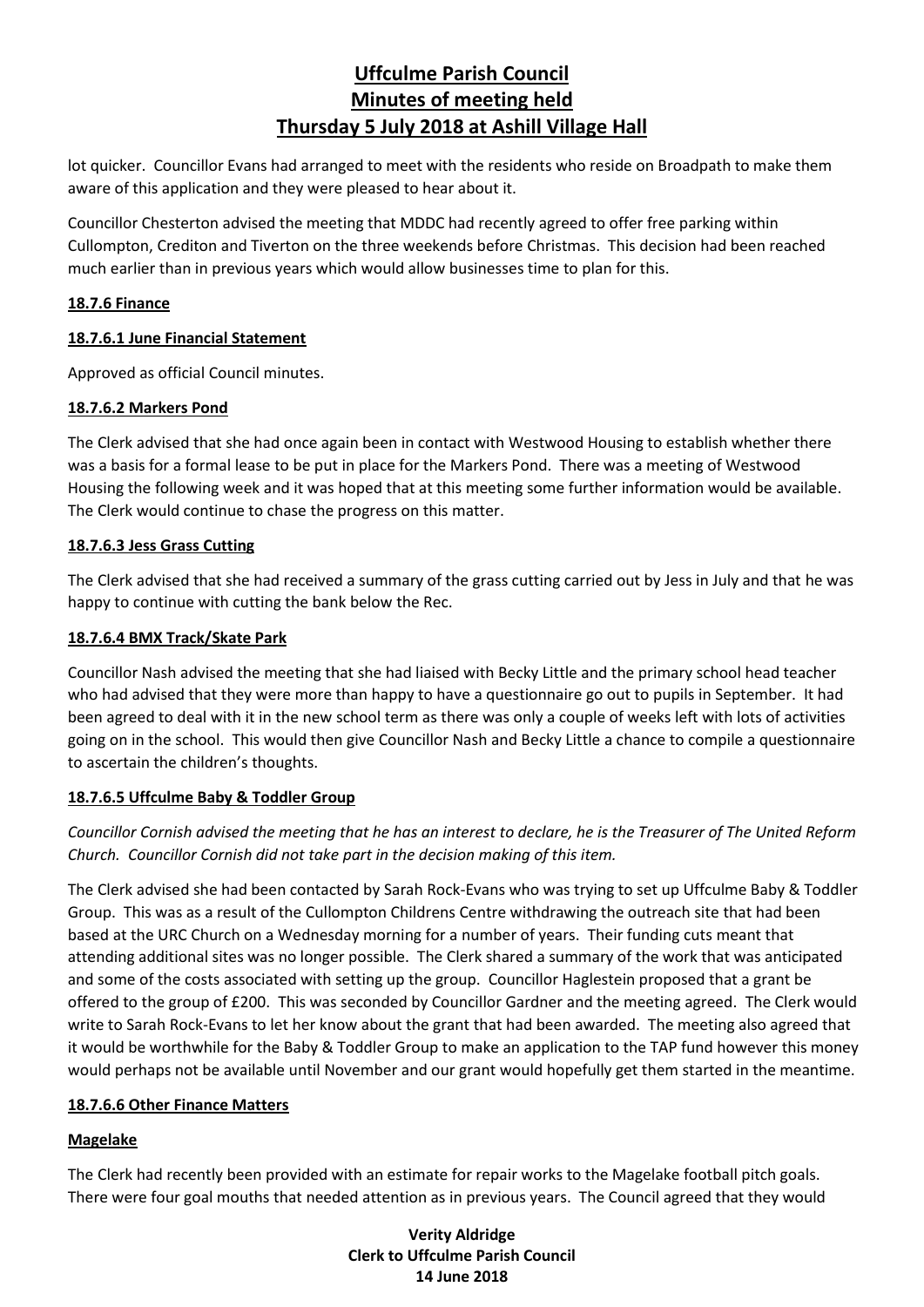cover the cost this year however the Clerk should write to Martin Halse advising that given the increase in charges for the football pitch hire it would be hoped that next year the Council would not need to contribute towards these costs.

The Council had received details of a quote to have some drawings prepared to change the open space in front of the archive area in Magelake into an enclosed office. This would mean that the area could be used as an office whilst the hall was currently in use. This is currently not possible. The quote was for £300 and the Council agreed that we should have at least another two quotes before being in a position to agree its expenditure

#### **18.7.7 Business Arising**

# **18.7.7.1 Uffculme Central**

The Clerk had been in contact with MDDC regarding Ayshford House and the planning enforcement letter and during this conversation had been advised that Greg Venn had been appointed as the Conservation Officer for the area, replacement to Sue Warren. It was agreed that the Clerk would invite Greg Venn to attend a meeting onsite with the Council to ascertain his thoughts on the proposals. It was agreed that our District Councillors would also be invited to attend this meeting.

#### **18.7.7.2 Mid Devon Local Plan**

The hearings were scheduled for 20 & 21 September 2018 for the preliminary hearings regarding J27 and the associated housing. There were no further updates available at this time and once the Inspector had heard from participants in September it is anticipated that the hearings for the full plan will not be until January/February 2019.

#### **18.7.7.3 Landfill Site at Broadpath**

This was covered in the report by Councillor Evans.

# **18.7.7.4 ABN Feed mill**

On the same date as the Broadpath liaison meeting there had been a Feed mill liaison meeting. One of the issues that had been raised was that some villagers feel that they have an increased level of catarrh whilst they are in the village which they do not experience when outside the village and it was wondered whether this could be due to the feed mill.

The Manager of the Uffculme site was now walking around the village to see where the site could be smelt from whilst it is in operation. This is part of ABN's plan to try and minimise the impact on residents. The meeting was once again reminded that if there are any poor smells from the feed mill they should report them on the Environment Agency hotline.

The next meeting would be in December.

#### **18.7.7.5 Uffculme Mens Club**

The Clerk was not made aware of any further developments within the Men's Club and as Councillor Kingdom was on holiday we had no report.

#### **18.7.7.6 Uffculme Bowling Club**

The Clerk was aware of no issues within the Bowling Club.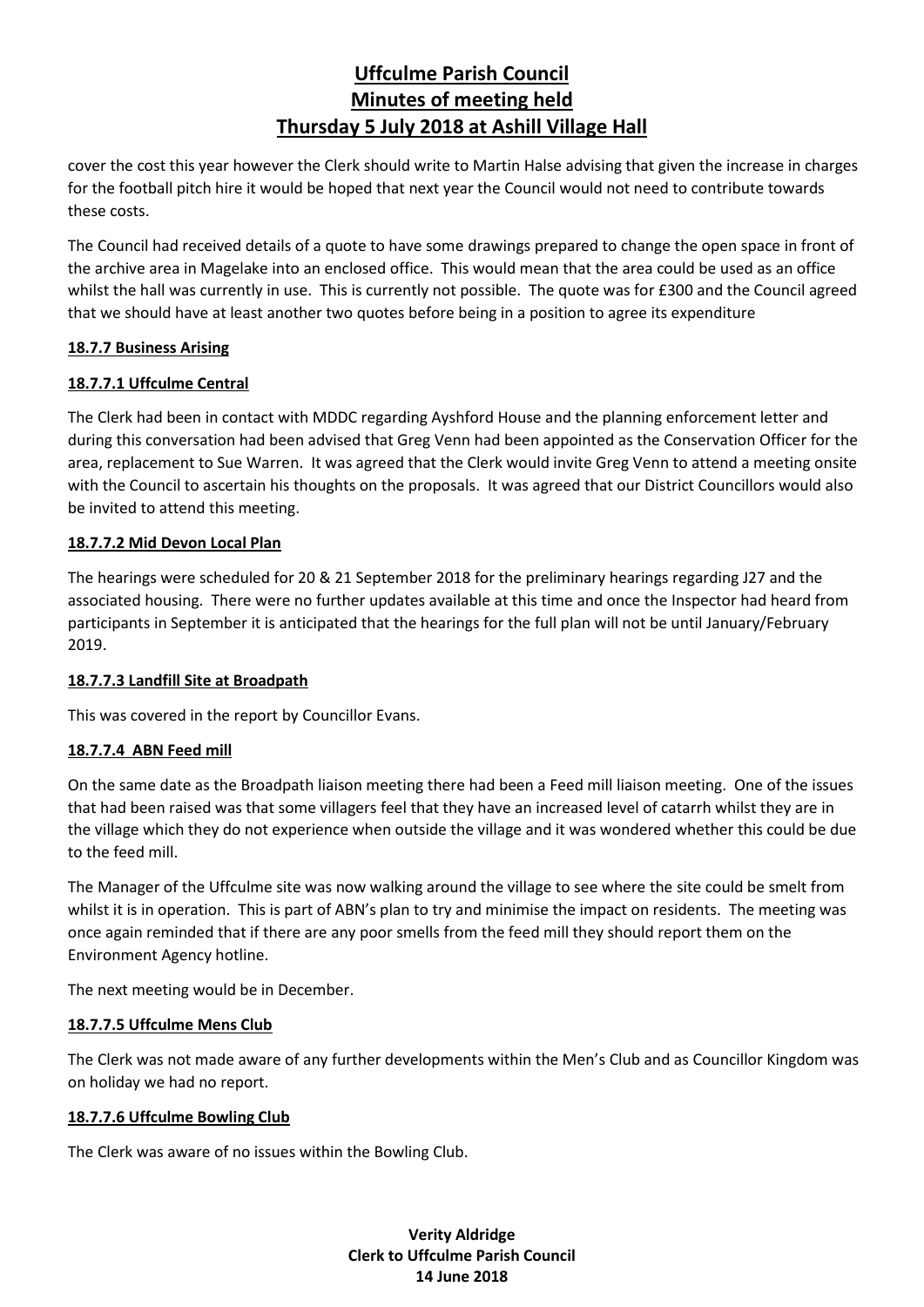#### **18.7.7.7 Green Team**

The Green Team had recently cleaned the bus shelter and this had made a notable improvement.

Following the last meeting it was thought that the Green Team had made contact with the Uffculme Trust to ascertain whether a notice board along the railway line in Uffculme was possible.

#### **18.7.7.8 Allotments**

A BBQ of allotment holders had taken place the previous weekend and it was a great success. Councillor Best advised it was a good opportunity for the allotmenteers to come together.

There had been a recent dispute regarding the water supply to the allotments. It had become apparent that the pipe which carries water to the site passes over the land of Jonathan Gubb and although there had been no formal agreement regarding the pipe passing over his land he was now in a position to sell the land and therefore this was causing an issue. It had been agreed between the allotments landowner and Jonathan Gubb that the water supply would not be disrupted until at least the pigs leave the allotment site in December.

It was noted that there were a couple of empty plots within the allotments and it was hoped that these would soon be filled.

# **18.7.7.9 Tour of Britain**

The meeting discussed whether the Parish Council would want to be involved in arranging a celebration for the Tour of Britain which will pass through the village on 3 September 2018. It was suggested to run a competition to decorate a bike and the bikes would then be placed at various points along the route. Councillors Best, Cornish and Nash agreed to form a committee to try and organise an event at Magelake.

#### **18.7.7.10 Kingwood Parking at Magelake**

Following a meeting of the Magelake committee on 14 June 2018. The Clerk had written to Kingwood advising that with effect from Monday 23 July 2018 car parking would not be available within Magelake for staff and parents. Within the letter the Clerk also suggested that parking within Denners Way was not a suitable alternative.

The Clerk had had a lengthy telephone conversation with Trevor Dancer of Kingwood on Wednesday 4 July 2018 although the telephone call had been cut off. Mr Dancer advised that he would deliver a letter to the Council that evening.

The Clerk had not received any correspondence from Kingwood in respect of the matter and therefore telephoned again on the afternoon of Thursday 5 July 2018 so that there was information ahead of the meeting. Again, after another lengthy, and sometimes heated discussion, the Clerk advised Mr Dancer that she would present the letter, which was now e mailed, to the meeting.

The meeting discussed the letter, although given the length and the short period of time to which it became available Councillors had not read it in detail. The meeting agreed that the decision by the Magelake committee and as communicated to Kingwood in a letter of 18 June 2018 would remain and car parking facilities would be withdrawn. The meeting discussed the issues that the Kingwood parking at Magelake has presented and it is the Parish Council's obligation to ensure that Magelake is safeguarded for the future. The meeting agreed that the parking of vehicles at Magelake does not give suitable protection to Magelake and the Parish Council going forward. The Clerk also advised the meeting that Mr Dancer felt that this should be considered along with the prospect of parking within Denners Way not being a suitable alternative, whereas the Clerk advised that this was two separate matters. The Clerk explained to the meeting that she had reviewed the title plans and she had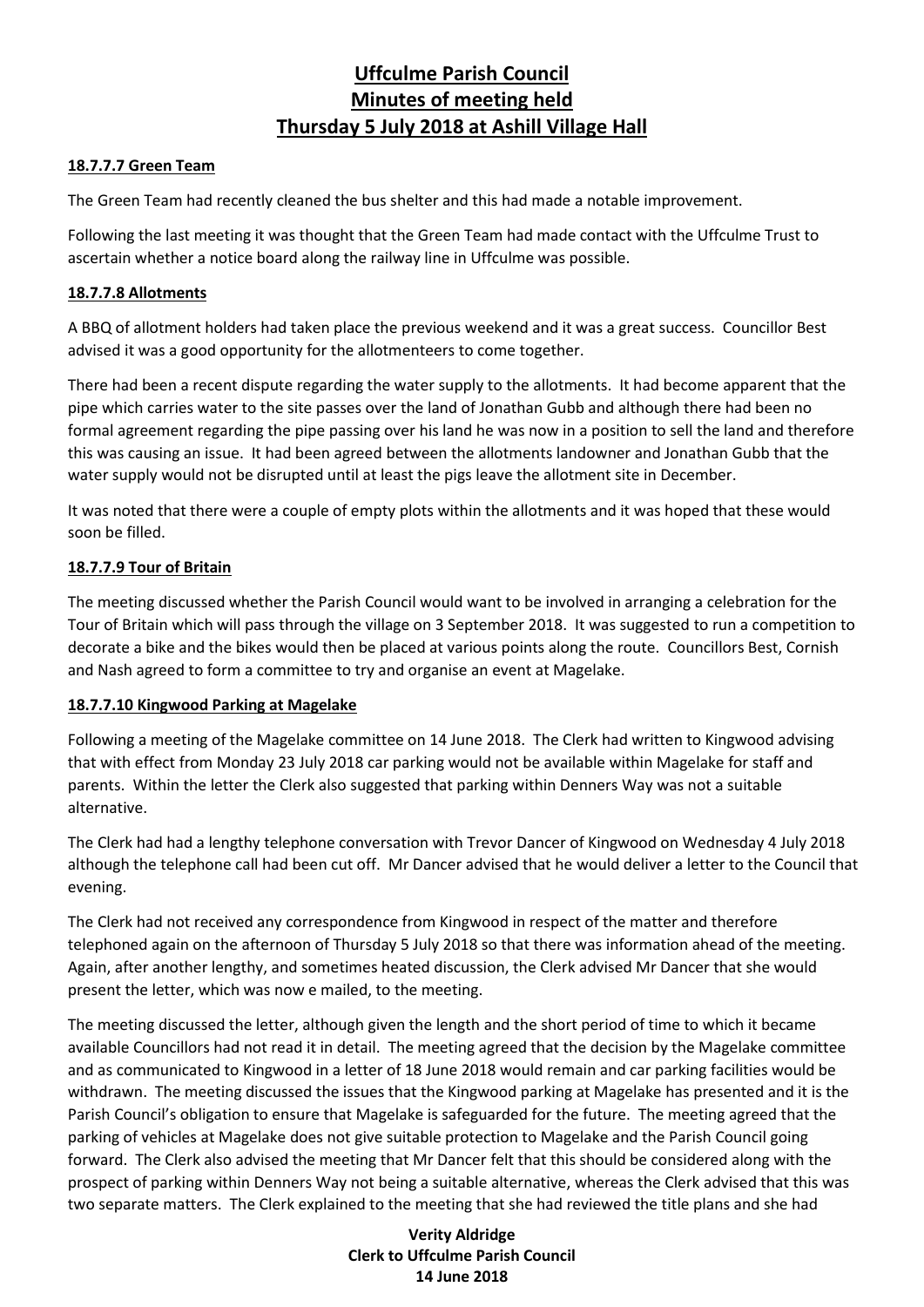asked a legal representative to do the same. It was the understanding that the road area, up until the bricks, was in fact owned by Westwood Housing and therefore a private road. The meeting agreed that the Council should continue with its original plan to withdraw parking facilities at Magelake and then if parking issues within Denners Way re-occurred we would deal with it as separate matter, with the support of Westwood Housing.

The Clerk advised the meeting that she had felt quite uncomfortable discussing this matter with Mr Dancer on the telephone and therefore she had asked Councils support to request that this matter is only dealt with by written communication. The meeting agreed that this would be the most appropriate way forward.

The meeting also agreed that representatives of the Council would be willing to meet with Mr Dancer to discuss his letter and concerns if he so wished and the Clerk would respond in this manner.

# **18.7.8 Police Report**

Councillor Best had attended the Cullompton Police Station on Wednesday 4 July 2018 for a Parish Council Community Engagement meeting. At the meeting he had been made aware that during the month of June there had been some 528 people missing within Devon. A large majority of these had been under 18's. He also mentioned that the Devon & Cornwall Police Force is encouraging awareness of the County Lines Project and this should be shared as much as possible.

The Police is also looking to develop its use of social media with trying to make issues within the police force and or crimes more aware to the local people in the hope that they can raise awareness of issues.

The PCSO for Uffculme if now Tracey and she would be willing to attend the meeting if needed although it is hoped that the community meetings would be held regularly and updates fed back through one representative of the Parish Council.

Councillor Best agreed that he would continue to attend these meetings on behalf of Uffculme Parish Council.

#### **18.7.9 Highway Matters**

#### **18.7.9.1 Issues Around School Traffic**

The Clerk again raised the issues regarding the school traffic and it was hoped that once the resurfacing works had taken place and new white lines in place then in the new school term things may be able to be enforced a little more with the support of the primary school.

The Clerk had received a report from Phil Morgan, Neighbourhood Highways Officer, that the gulley's along Clay Lane would be cleaned on 23 July 2018. This was following some complaints from residents about flooding.

The Clerk had also recently been advised that Ashley Road would be resurfaced between 30 July and 1 August, inclusive. This was during the school holidays and it was now planned into the national database so hopefully it would happen this time.

#### **18.7.10 Correspondence**

The Clerk was not aware of any correspondence other than discussed previously.

#### **18.7.11 Clerks Report**

#### **18.7.11.1 Devon Air Ambulance Night Landing Site**

The Clerk had received a quote from Devon Air Ambulance for the material cost of the lights to enable Magelake to be used as a Devon Air Ambulance designated night landing site. The total cost of the materials was £1377. The labour element of the works was able to be funded by Devon Air Ambulance Trust and therefore we would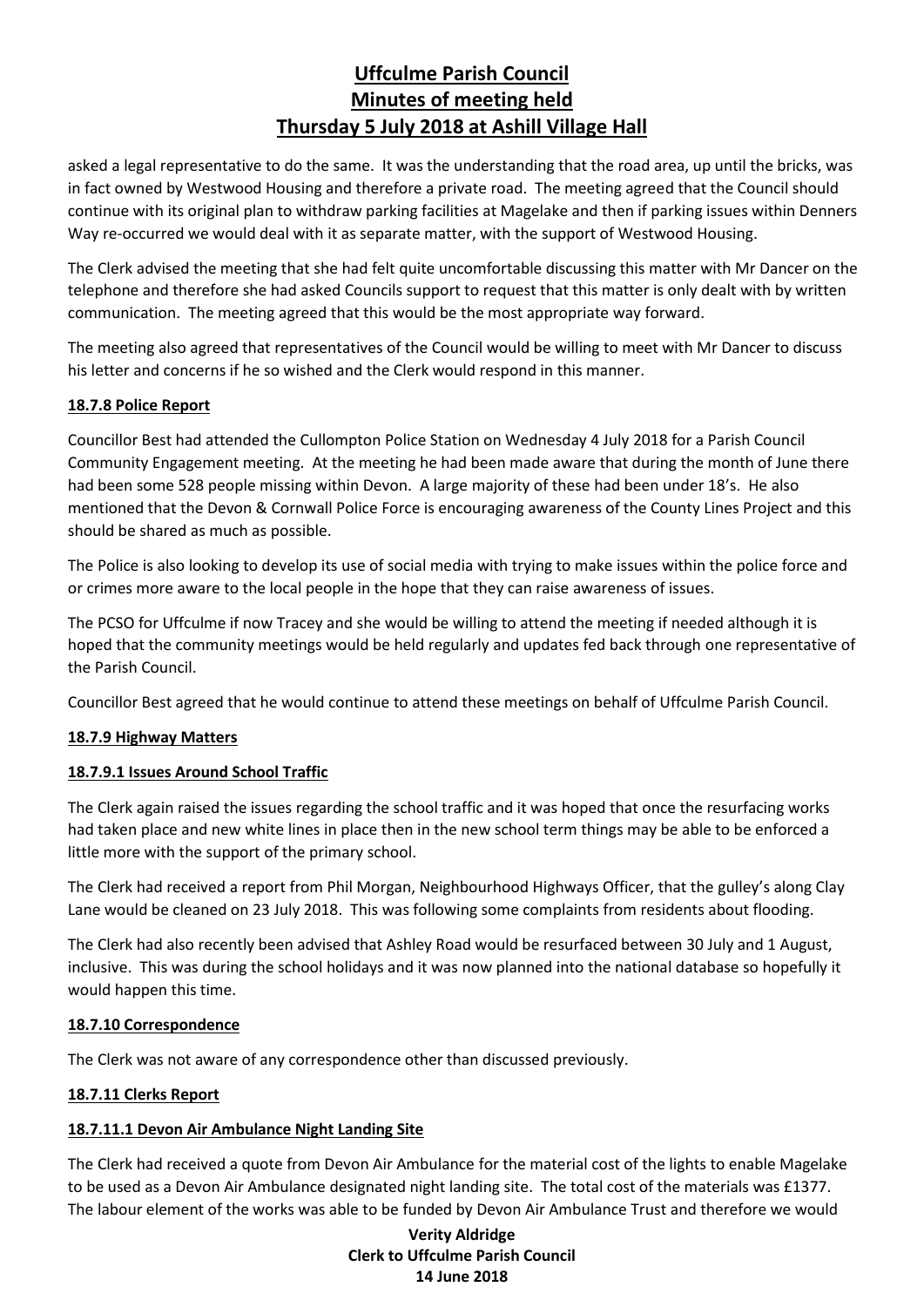only need to cover the material cost**.** The Clerk suggested to the Council that they might be able to apply to the TAP fund for these monies and it was agreed that this should be done.

### **18.7.11.2 Website**

The Clerk advised the meeting that she had during the previous week cancelled the order with the internet provider arranged previously. It had become apparent that the company was lying in terms of progress of the application for the 'uffculmeparishcouncil.gov.uk' domain name. The application had not been processed in the four months that they had funds, despite them advising that the delay was due to the government department. Since the application for the domain name had been withdrawn the Clerk had made enquiries of an alternative domain name supplier and it had already become apparent that the information needed to request a .gov domain name was far significant than the previous company had ever requested and therefore demonstrated their lack of willingness to complete the order.

The Clerk proposed to the meeting that the website is actually managed by her. The Clerk will have the support of her partner who has built websites. The Clerk felt that using an external party to build the website was now no longer an option due to the issues we seem to have encountered with every website provider to date.

The Clerk was confident that providing that the Council was in agreement the website could be up and running a lot quicker if it was managed ourselves. We would also be able to ensure that content was presented as desired by the Council and in a very simple format. The meeting agreed that the Clerk should proceed with arranging for the new website to be built and domain name requested.

Councillor Best advised the meeting that he would like to be involved with the website. The Clerk will liaise with Councillor Best for content in due course but the primary aim was to get the site live.

#### **18.7.11.3 RBL Poppy Appeal**

Councillor Haglestein advised the meeting that she had looked into options regarding additional memorabilia for the poppy appeal and that the Church had also applied for a grant for some Perspex cut outs. It had been agreed that there would be a knitted poppy display from the balcony above the Co-op.

#### **18.7.11.4 War Memorial Cleaning**

The Chairman had also asked the Clerk to get a quote for the cleaning of the war memorial and the Clerk had requested this from AG Reel & Sons.

# **18.7.11.5 Location of Future Meetings**

The Clerk asked the Council whether they felt that Magelake was a more suitable location for future meetings, rather than The Square Corner. Since the renovation of the Pavilion Room Councillors had commented that actually it worked as a better layout for meetings.

Councillor Gardner proposed that with effect from September all future meetings should be held at Magelake, Councillor Cornish seconded this and the meeting was in agreement.

It was agreed that the Clerk would contact Clare Nicholls of The Square Corner to advise that we would not be hiring the hall for the last three meetings of the year.

Councillor Kidd asked the Council to consider whether there was a possibility of making a grant to The Square Corner equivalent to the hire charges to ensure that The Square Corner is able to continue.